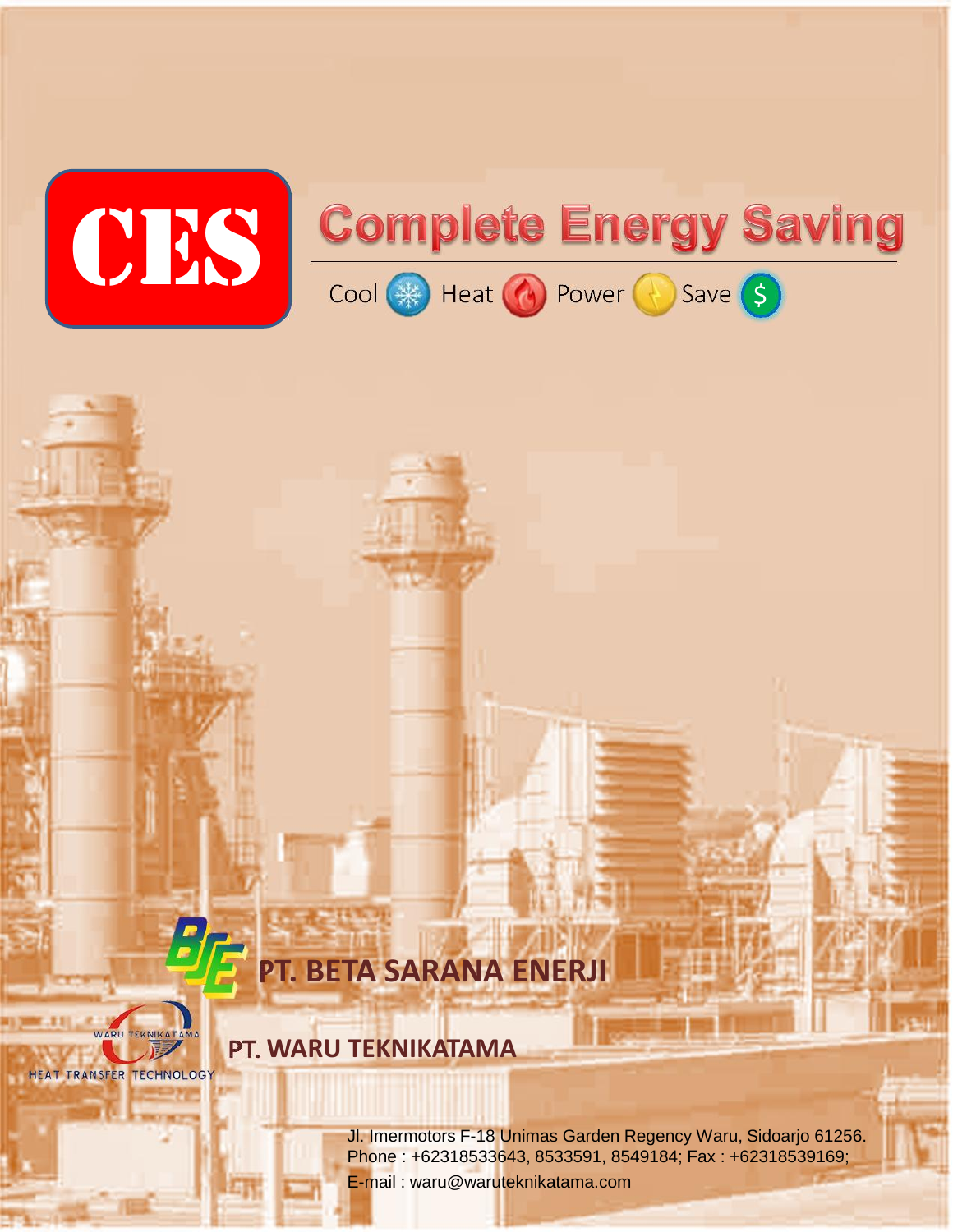## **Complete Energy Saving**

Higher efficiency than furnaces, boilers, air-conditioners and the electric grid means lower utility bills for you.

The world economic growth results us to consume more energy. However many installed energy systems show inefficiency therefore the consumers experience high energy cost.

We provide comprehensive energy efficiency and renewable energy solutions for facilities in industries, commercial buildings and homes.

Heating, cooling, mechanical and electrical power system are the basic needs in any industry. We have energy efficiency systems customized for client conditions.

• **GEG (Gas Engine Generator) 5 – 8 MW**

GEG produces electricity eco friendly and less costly by using natural gas fuel. The waste heat can be used for water heater, oil heater and steam generator for production process.

The generated steam can be used in absorption chiller to produce chilled water for air condition or production process.

#### • **GPAC (Gas Powered Air Conditioning / Chiller)**

Electrical/Mechanical Refrigeration Chiller produces chilled water for air condition and production purposes in industries.

The chiller can be powered by electricity grid (PLN) and Gas Engine Generator (GEG).

In case of using GEG, the waste heat can be used for water heater, oil heater and steam generator for production process.

#### • **GPWH (Gas Powered Water Heater) up to 200 KW**

GPWH generates electricity from its Gas Engine Generator (GEG) and the waste heat is used for residential needs (hotel, apartment, etc). The waste heat can be used for oil heater or steam generator for production purposes in industries.

#### **GTIAC (Gas Turbine Inlet Air Cooling)** •

A Gas Turbine generates electricity. Its waste heat can be used in steam generator for production process and absorption chiller to produce chilled water.

To gain excess power the gas turbine inlet air is cooled by absorption chiller (in gas power generation) and mechanical refrigeration chiller (in steam and gas power generation).

Generated excess power is about  $6 - 10$  % of gas turbine performance.











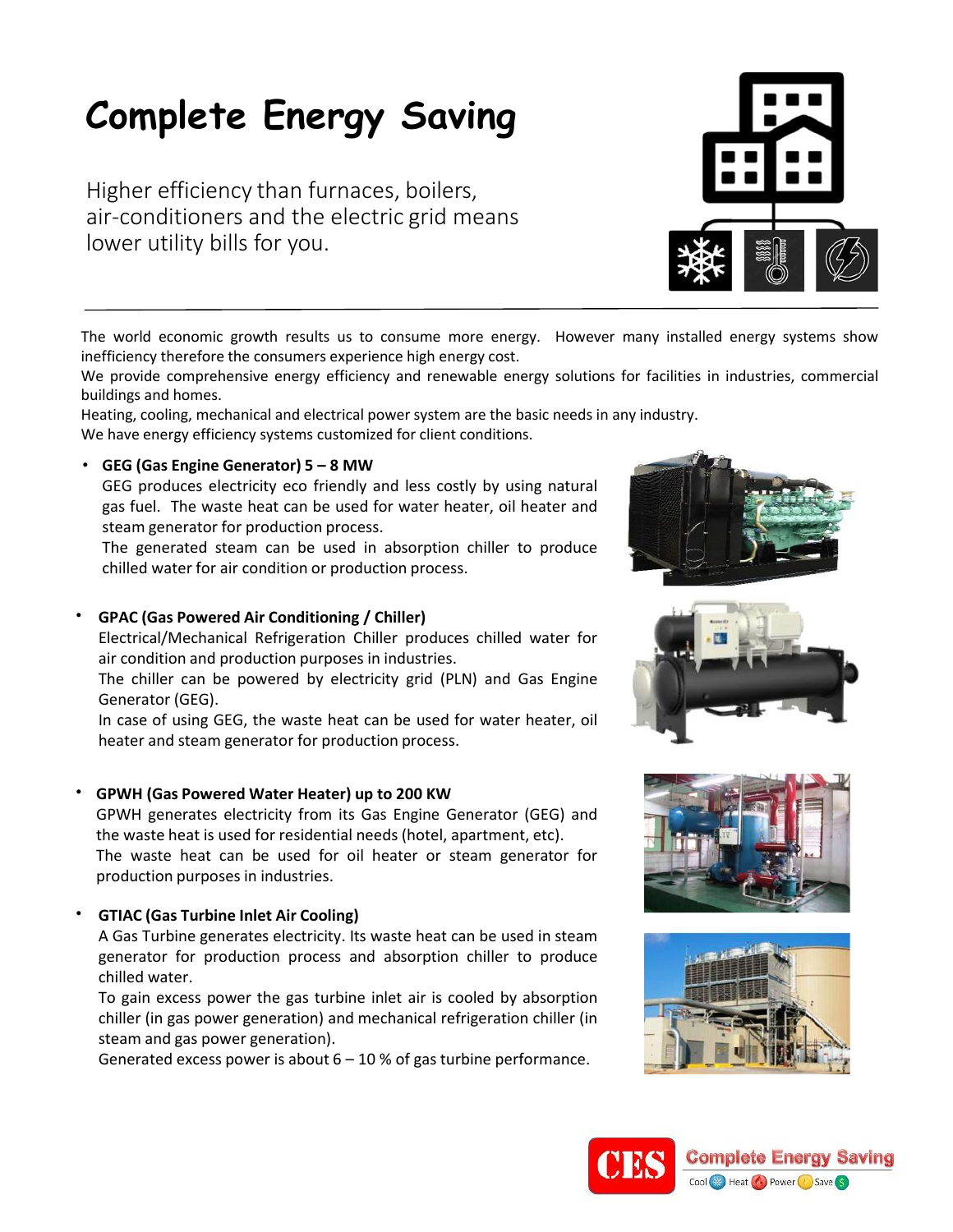## **Complete Energy Saving**

It's the high-efficiency, renewable, adaptable, adjustable, all-in-one Cooling Heating and Power machine.

#### HOW IT WORKS

Complete Energy Saving makes the most efficient use of fuel by producing cooling, heat and power at the point of use allowing medium to large industries to benefit from distributed power and maximum efficiency in energy generation. This process is typically two to three times more efficient as a centralized electrical utility grid. The result is lower energy bills.



#### POWER

- Functions as a continuous power source producing electricity to use or sell back to the grid
- Provides uninterruptable power when the grid goes down COOLING
- The natural gas engine drives a compressor which cools just like an electric air conditioner but more efficiently using variable refrigerant flow (VRF)

#### HEATING

- The natural gas (or propane) engine creates heat, which is recovered for water and space heating
- With the Air Source heat pump, additional heat is captured from outside air. Combined with the engine heat, the operating range of the heat pump can be extended to low ambient temperatures EFFICIENCY
- Offers the lowest operating cost of any heating / cooling systems
- Fully programmable inverter allows for time-of-day and peak shaving, interfaces with solar or wind power, sells back to the grid and integration with multiple units

#### CUSTOMERS

- Medium to large Industrial
- Small to medium businesses

#### ADVANTAGES

By applying our energy efficiency system, our clients don't need to act capital in fact that we would be paid from the savings itself